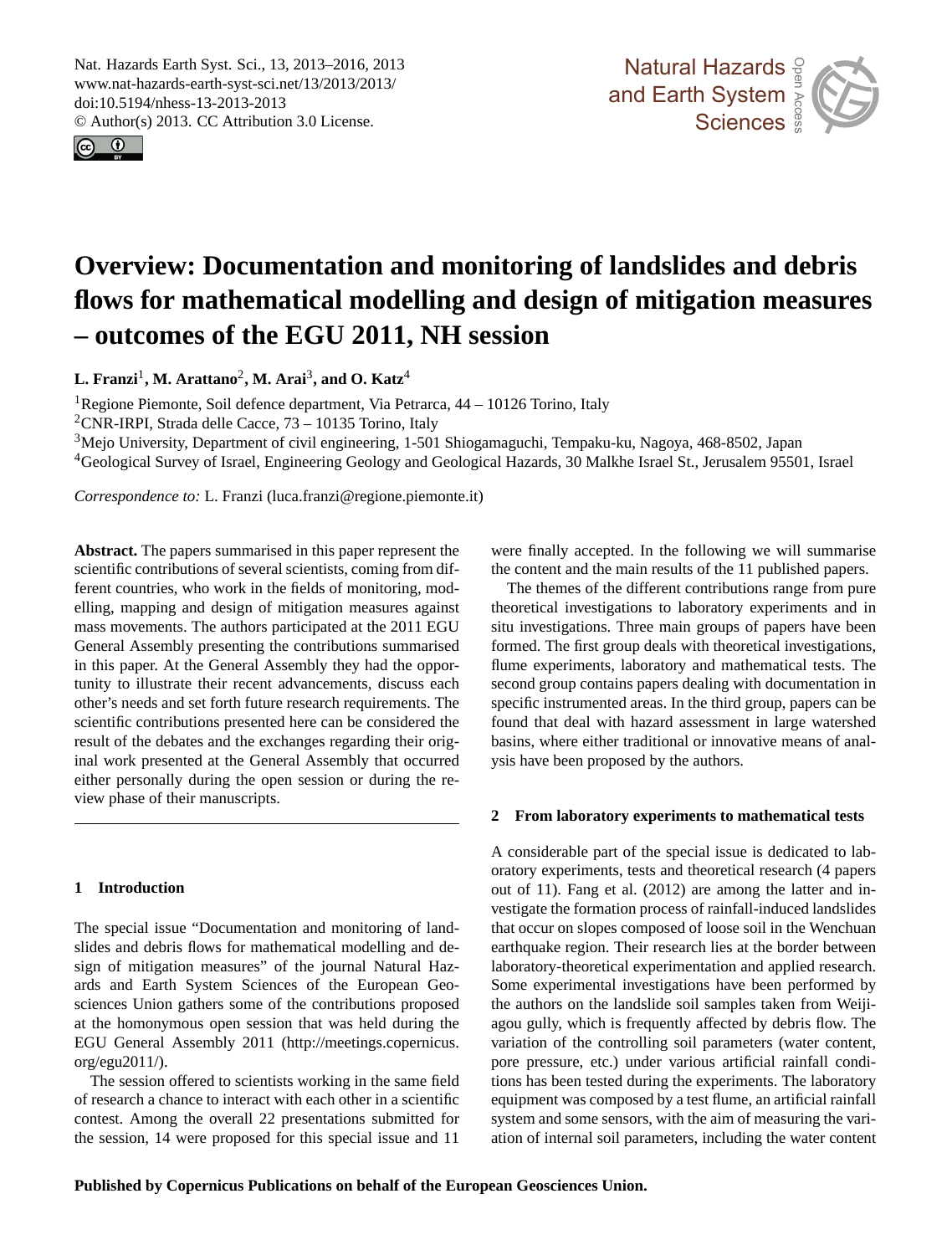and the pore water pressure. The tests showed the role played by the accumulation of fine particles, which cause a decrease of the water infiltration in the soil and enhance the probability of the debris-flow occurrence. According to the evidence of the tests, the authors claim that it is probably the accumulation of fine particles to induce a sharp increase in water content and pore water pressure, with consequent occurrence of debris flows in the Wenchuan region. Their tests are performed in very simple conditions, i.e. by assuming an infinite slope with constant soil thickness. When the geometry is not simple and the inertial terms of the process are more relevant, laboratory tests show to be the most effective means of research.

The paper by Canelli et al. (2012) presents the results of some experimental tests, carried out through a specific flume, to obtain a detailed knowledge of the mechanical aspects of a debris flow impacting on different types of structures, and to analyze its dynamics. The authors have calculated the thrust caused by the flow and have analyzed the dynamics of the impact, which has shown differing effects according to the type of barrier employed. According to the authors, the debris-flow thrust on rigid barriers can be estimated using the equilibrium of the quantity of motion, corrected with a suitable safety factor. The latter is needed to take into account the possibility of the formation of a vertical jet-like wave after the impact that would lead to an underestimation of the design thrust value. According to the authors, during the design phase, the type of flow should be correlated to the type of barrier installed (rigid or filtering) and to the possibility of applying a homogeneous fluid scheme. The impact of masses of large dimensions could in fact generate impulsive forces on the barrier much higher than those estimated utilizing an equivalent fluid scheme. Deformable barriers would allow a reduction of the impulsive effects of these masses.

An example of research in which experimental data and theoretical results are compared is represented in the paper by Hotta (2012). The research carried out by the author is focused on the measurement of the interstitial water pressure of debris flows under various conditions, during debris-flow routing experiments in a laboratory flume. According to the author, the data allow to obtain essential information on the flow stress structure. Because a sensitive pressure gauge is required to measure the interstitial water pressure in shallow laboratory debris flows, a differential gas pressure gauge with an attached diaphragm was used during the experiments. Although this system required calibration before and after each experiment, it showed a linear behaviour and a sufficiently high temporal resolution for measuring the interstitial water pressure of debris flows. The data show an excess of pressure beyond the hydrostatic pressure that was observed with increasing sediment particle size. The measured excess pressure corresponded to the theoretical excess interstitial water pressure, derived as a Reynolds stress in the interstitial water of bouldery debris flows. The study may shed some light on the effect of the changes in the interstitial water pressure during debris flows, on turbulence effects, and on the transition phase from laminar to turbulent debris flows.

A good example of mathematical modelling of complex systems is given by Tai et al. (2012), who focus their research on a saturated binary mixture model for debris flows of the Coulomb-mixture type, over a temporally varying topography. In the model both the effects of erosion and deposition are considered. The authors observe that, due to the deposition or erosion processes, the interface between the moving material and the stagnant base is a non-material singular surface. Therefore, the model simulates the motion of this singular surface by considering the mass exchange between the flowing layer and the ground. In the study, a depth-integrated equation system with deforming coordinates for a Coulombmixture over general topography of small curvatures is introduced. Results are remarkable, expecially due to the complex system of equations that are solved; therefore, the authors call for future study and improvement.

#### **3 Documentation in specific areas**

The paper by Arattano et al. (2012) describes the dynamics of a debris flow occurred in one of the most studied and instrumented watershed basins in Italy: the Moscardo torrent, a basin of the eastern Italian Alps instrumented for debrisflow monitoring. Many researches have been already carried out in the same site, and other papers have been already published on different subjects, from rheology, to modelling and to instrumentation. The paper is about a debris flow that took place on 24 August 2006. The debris flow was recorded by two seismic networks. The authors point out that, in spite of the fact that a typical debris-flow wave was observed at the upper seismic network, with a main front abruptly appearing in the torrent, followed by a gradual decrease of flow height, the upstream observations were not confirmed by what happened on the debris fan. Actually, on the alluvial fan the wave displayed an irregular pattern, with low flow depth and the main peak occurring in the central part of the surge both in the seismic recording and in the hydrographs. The evidence collected on the debris fan showed that the wave probably consisted in a water surge laden with fine to medium-sized sediment. This induced the authors to give a different interpretation of the whole process: it was probably a debris wave that originated in the upper part of the basin, and, due to the attenuation of the surge caused by the torrent control works implemented in the lower basin during the last years, strongly changed its dynamics. The results show once more that, for the same watershed basin, the dynamics of debris flows can strongly change from one case to another and, in the same event, can significantly vary along the torrent.

The availability of reliable instrumentation systems is one of the most critical points for field research. On this subject, in the paper by Occhiena et al. (2012) a monitoring system is described in detail that is installed at the Carrel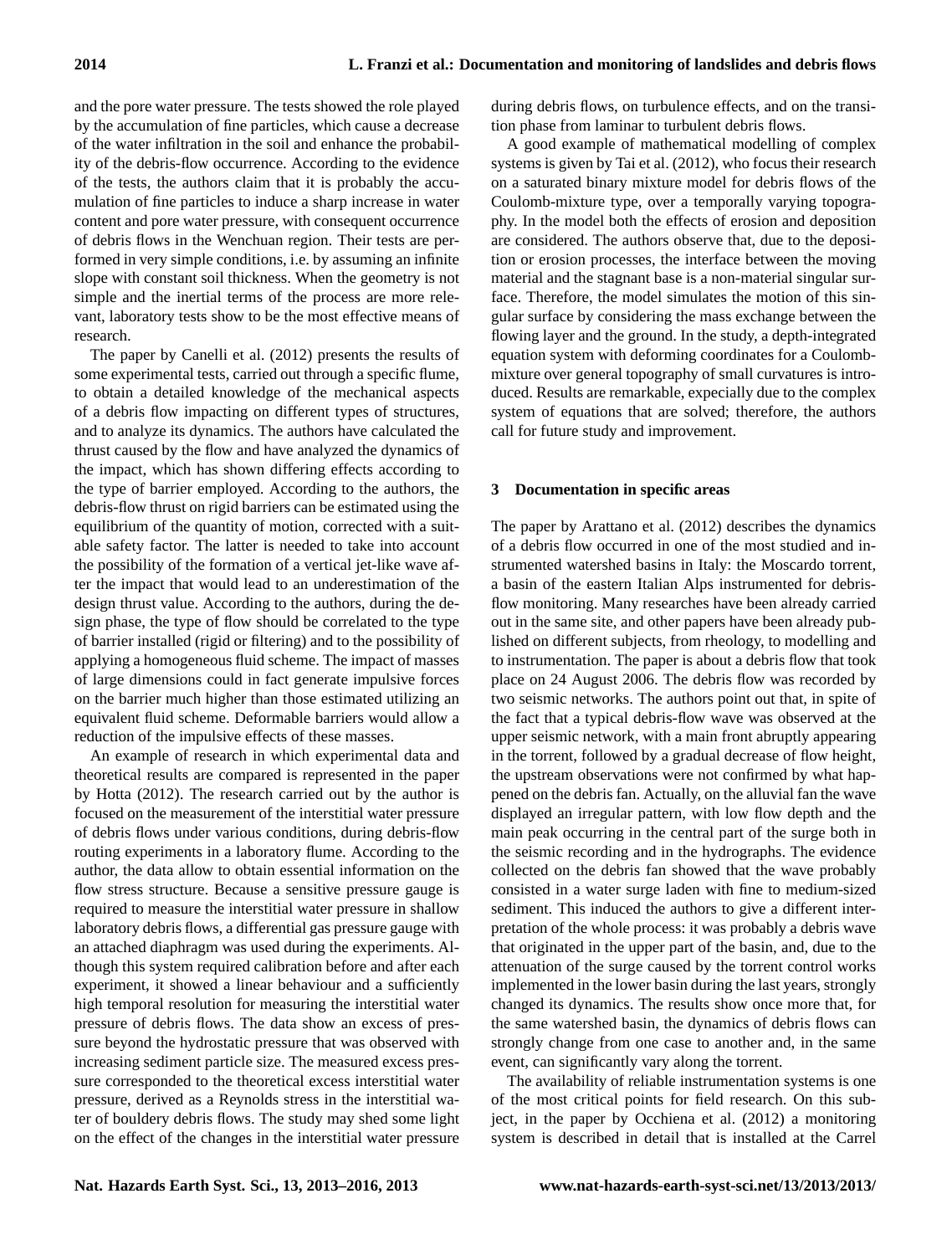hut (3829 m a.s.l., Matterhorn, NW Alps) and is composed of geophones and thermometers. The installation aims at investigating the processes related to the permafrost degradation, which is a probable cause for the increase of rock instabilities and rock falls observed in recent years in high mountain areas, particularly in the Alpine region. The phenomenon causes the thaw of the ice filling rock discontinuities; the water deriving from it subsequently freezes again inducing stresses in the rock mass that may lead, in the long-term, to rock falls. In the paper, the data recorded by the monitoring system between 6 October 2010 and 5 October 2011 are presented and 329 selected microseismic events are analysed. The data processing has concerned the classification of the recorded signals, the analysis of their distribution in time and the identification of the most important trace characteristics in time and frequency domain. The interpretation of the results has evidenced a possible correlation between the temperature trend and the event occurrence. The research is still in progress and the data recording and interpretation are planned for a longer period to better investigate the spatialtemporal distribution of microseismic activity in the rock mass, with specific attention to the relation of microseismic activity with temperatures.

#### **4 Hazard assessment in watershed basins**

With respect to the complex monitoring systems described in the precedent section, more heuristic methods are generally proposed to model landslides susceptibility in debrisflow risk management, as it is described in the paper by Li et al. (2012). The approach is GIS based and relies on the backpropagation Artificial Neural Network model (ANN). The methodology has been applied to landslides that occurred in the Wenchuan region, which were triggered by two superposing factors, i.e. rainfalls and earthquakes. The landslides have been classified in a landslide inventory, derived from field investigation and aerial photo interpretation, according to the following classification criteria: 473 landslides (occurred before the Wenchuan earthquake) were considered as rainfall-induced landslides (RIL), and 885 were assumed to be earthquake-induced landslides. To understand the different impacts of rainfalls and earthquakes on landslide occurrence, the relationship between the landslide spatial distribution and the conditioning factors have been evaluated. The ANN structure and the factors combination have been changed by the authors in order to test how the conditioning factors had to be weighted to fit the data. The optimum combination and weight of the factors have been used to produce landslide susceptibility maps over the region. The model is of the black-box type, does not consider all the influencing triggering factors, but has the merit (1) to be based on data that can be easily obtained, and (2) to be used for estimating susceptibility in large areas. The neural network scheme allows the calibration of the model, for specific areas, and it is undoubtedly useful for risk assessment procedures in endangered regions.

The integrated method for predicting soil erosion and shallow landslide sediment yield, proposed by Hsu et al. (2012) is based on the HSPF and TRIGRS models and on the FLO-2D model for calculating debris-flow sediment yield. The proposed method is applied to potential debris-flow watersheds located in the Sioulin Township of Hualien County. The method, has been successfully applied to 26 debris-flowprone creeks and demonstrates an ability to simulate the spatial distribution of shallow landslide and sediment yields associated with different transport mechanisms (such as fluvial transport and debris-flow scenarios). The method can be used to explore various scenarios, from shallow landslides, to debris flows. However the model needs the calibration of a huge amount of parameters (i.e. HSPF involves ten parameters), an operation that is not always simple to be done, especially when the data are scarce or poor. The strength in this approach is that the authors, in spite of the complexity of the three models which were used in the simulation, try to simplify the approach and to find a regression formula useful for practical applications. Therefore, the detailed approaches of HSPF TRIGRS and flow 2-D model are simplified, even to simple algebraic formulas, linking sediment yield to the watershed area.

In general, 2-D mathematical models are the most used methods for debris-flows hazard zone delineation, as shown by the paper by Tsai et al. (2012). The case study shown by Tsai et al. (2012) at Daniao tribe is a rare case where the computed hazard zoning has been performed well before the occurrence of the event. This has allowed it to be compare to a real case debris flow. Generally, only a back analysis is presented, i.e. an analysis of a debris-flow disaster after its occurrence. The most difficult tasks, in these simulations, are represented by the calibration of the involved parameters (rheology of the debris flow) and by the choice of the input variables (in particular the total volume of the debris flow). According to the results obtained by the application of the 2-D model, the predicted endangered areas match quite well with the real case. Moreover the application of the model shows the relative insensitivity of the results to the volume estimation. This is one important reason for its successful prediction. The case study of the Daniao tribe debris flow provides support for the usability of numerical simulations in real engineering detailed designs.

The paper by Lo et al. (2012) shows how different kinds of information and data should be gathered and implemented to allow a global understanding of the debris flows processes, and facilitate decision making. The paper analyses the way in which DTMs, field surveys and rainfall data can be used for the study of debris -low occurrence factors in the Shenmu area, Taiwan. The authors focus their investigation on the factors which are considered to be the most relevant in debrisflow disasters in the catchment areas around the Tsushui river and the Aiyuzih river. These factors are rainfall, geologic